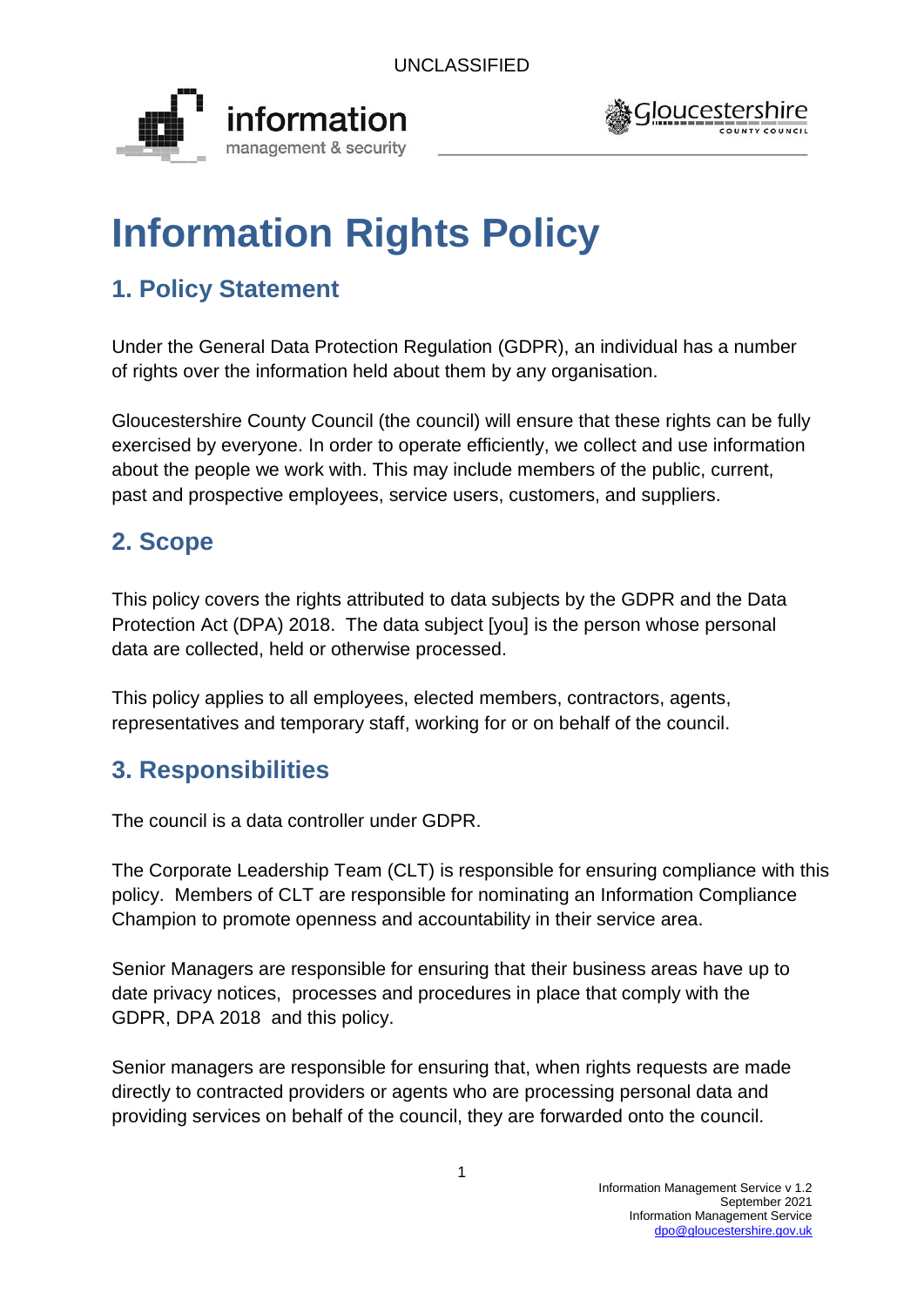



Providers are also expected to support the council in responding to these rights request, in line with their responsibilities under GDPR.

The Information Management Service (IMS) will centrally manage the process of handling information rights requests and will liaise with relevant service area contacts to determine how to respond to the request.

A central register of privacy notices will be maintained by IMS and can be viewed on our [Service specific Privacy notices page](https://www.gloucestershire.gov.uk/council-and-democracy/data-protection/service-specific-privacy-notices/)

IMS is responsible for providing day to day advice and guidance to support the council in complying with the DPA 2018 and this policy.

IMS is responsible for drawing up guidance on data subject rights and promoting compliance with this policy, to ensure the easy, appropriate and timely response to requests.

IMS is responsible for monitoring and reporting to Audit & Governance Committee on responses to information rights requests.

All staff are responsible for:

- completing new starter and annual refresher training;
- identifying and reporting requests to IMS without delay; and
- ensuring that any support required to action a request is completed within agreed timescales.

# **4. Timescales**

We will provide you with a response within one month of receiving a request, relevant identification, consent (where appropriate) and sufficient details to locate the required information.

In some circumstances we can extend this timescale by a further two months, if the request is complex or numerous. If we extend this timescale we will inform you of the extension within one month of receipt of the request, together with the reasons for the delay.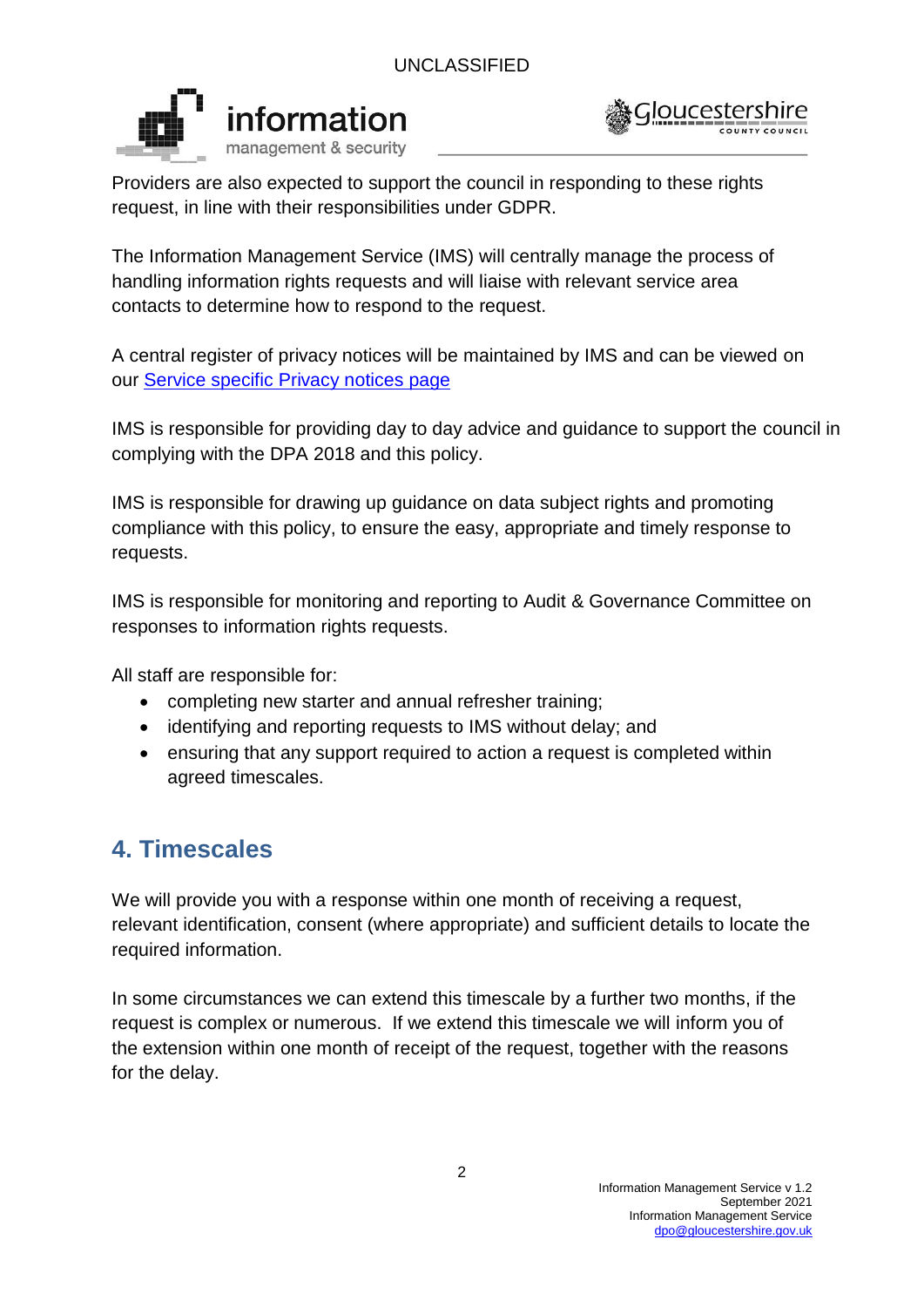



## **5. Fees**

We do not generally charge for responding to these rights.

However, we can charge a reasonable fee or refuse to respond to requests where they are excessive, repetitive or until a reasonable period has elapsed since responding to the last request<sup>1</sup>; we have defined that period as 12 months.

# **6. Individuals' Rights**

## **6.1 Right to be informed**

You have the right to be informed about the collection and use of you personal data. We provide this information in the form of [Privacy Notices.](https://www.gloucestershire.gov.uk/council-and-democracy/data-protection/privacy-notices/)

## **6.2 Right of access**

You may request a copy of any data held about you, or information about the reasons for which it is kept and processed; known as a Subject Access Request. The request can be made verbally or in writing.

The information held within files can hold many answers to a person's past, and we recognise the positive importance of accessing files, especially when they may be the only source of information regarding someone's childhood and family. All individuals have a right of access to both current open files and closed files relating to their past, e.g. post-care adults (adults who were in the council's care as children).

If you are in receipt of council services we aim to be open and share information with you. Where this is not possible requests will be handled in accordance with our supporting procedures, which can be found on our website at [Requesting access to](http://www.gloucestershire.gov.uk/council-and-democracy/data-protection/requesting-access-to-your-personal-information/)  [your personal information](http://www.gloucestershire.gov.uk/council-and-democracy/data-protection/requesting-access-to-your-personal-information/)

**Extension to timescales:** The one month timescale can be extended by a further two months, if the request is complex.

## **Exceptions:**

We will only withhold information if there is a legal reason to do so.

<sup>1</sup> <sup>1</sup> Article 12 of the GDPR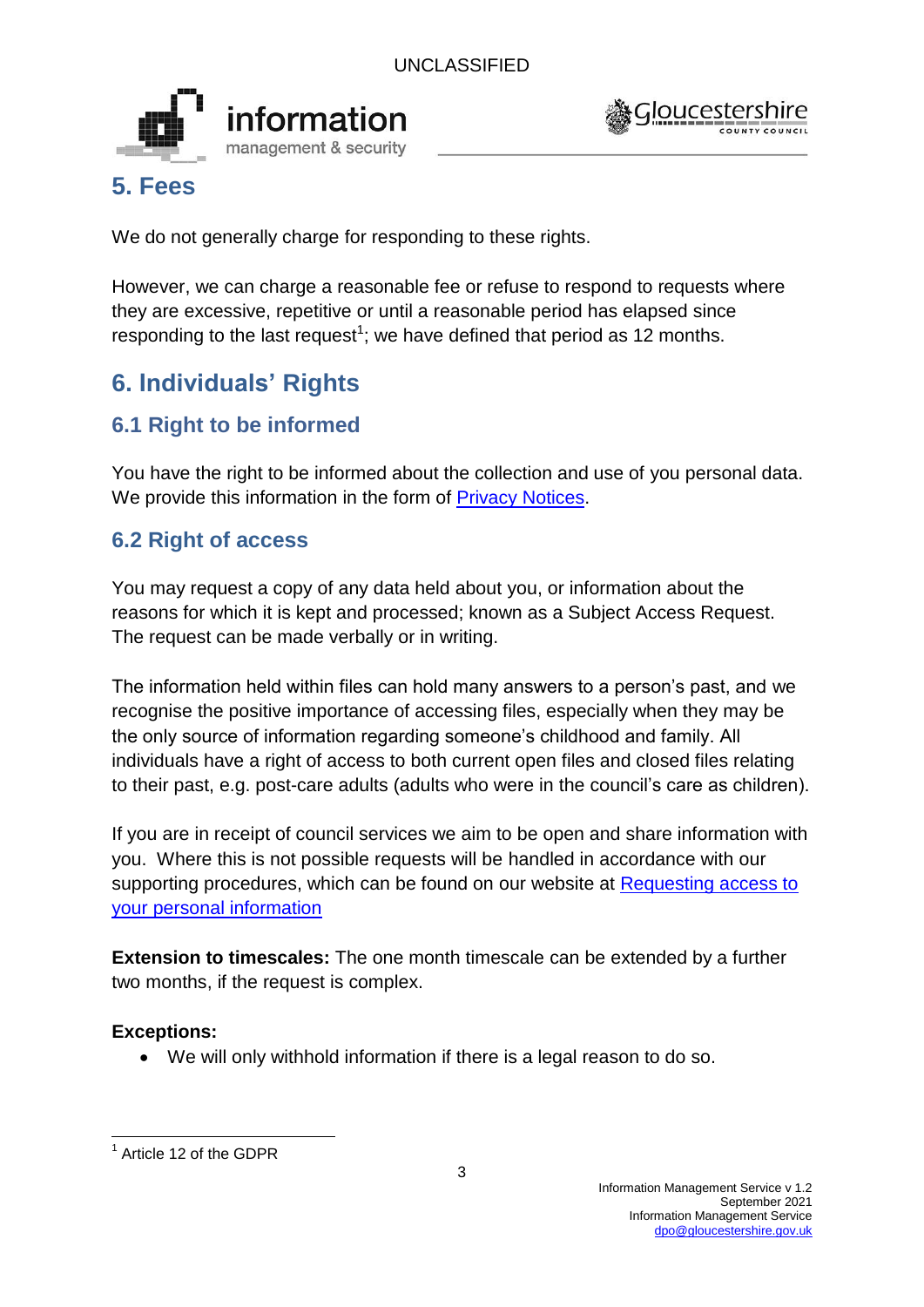



- If the personal data is unstructured (i.e. not filed by reference to the data subject) we will refuse requests where it would exceed the appropriate limit (e.g. 18 hours of work) to locate, retrieve and extract the information.
- We may also refuse requests where they are excessive, repetitive or until a reasonable period has elapsed since responding to the last request<sup>2</sup>; we have defined that period as 12 months.
- You will not be able to access information about other people without their consent.
- Where the information is about a child we will follow the process set out in the subject access supporting procedures, which can be found on our website at [Requesting access to your personal information](http://www.gloucestershire.gov.uk/council-and-democracy/data-protection/requesting-access-to-your-personal-information/)

## **6.3 Right to rectification**

You are entitled to have personal data rectified (corrected) if it is inaccurate or incomplete. If we have disclosed the personal data in question to others, we will contact each recipient and inform them of the rectification, unless this proves impossible or involves disproportionate effort. If asked to, we will also inform you about these recipients.

The nature of the council's work means that we may record opinions as part of an individual's record. In line with ICO guidance, we will ensure it is clear if an opinion is being recorded and whose opinion it is. If it becomes apparent that the opinion is based on inaccurate data, this will be made clear on the record to ensure it is not misleading, but it is unlikely that we will change a recorded professional opinion. Where it is found that there has been an error in recording on an individual's record, wherever possible we will correct the mistake. However, there may be circumstances where we need to keep a record of the error and any action taken as a result of it, but if this is the case we would explain the reasons to you.

## **6.4 Right to erasure (right to be forgotten)**

You have the right to request the deletion or removal of personal data we hold about you.

## **When the right applies:**

 2 Article 12 of the GDPR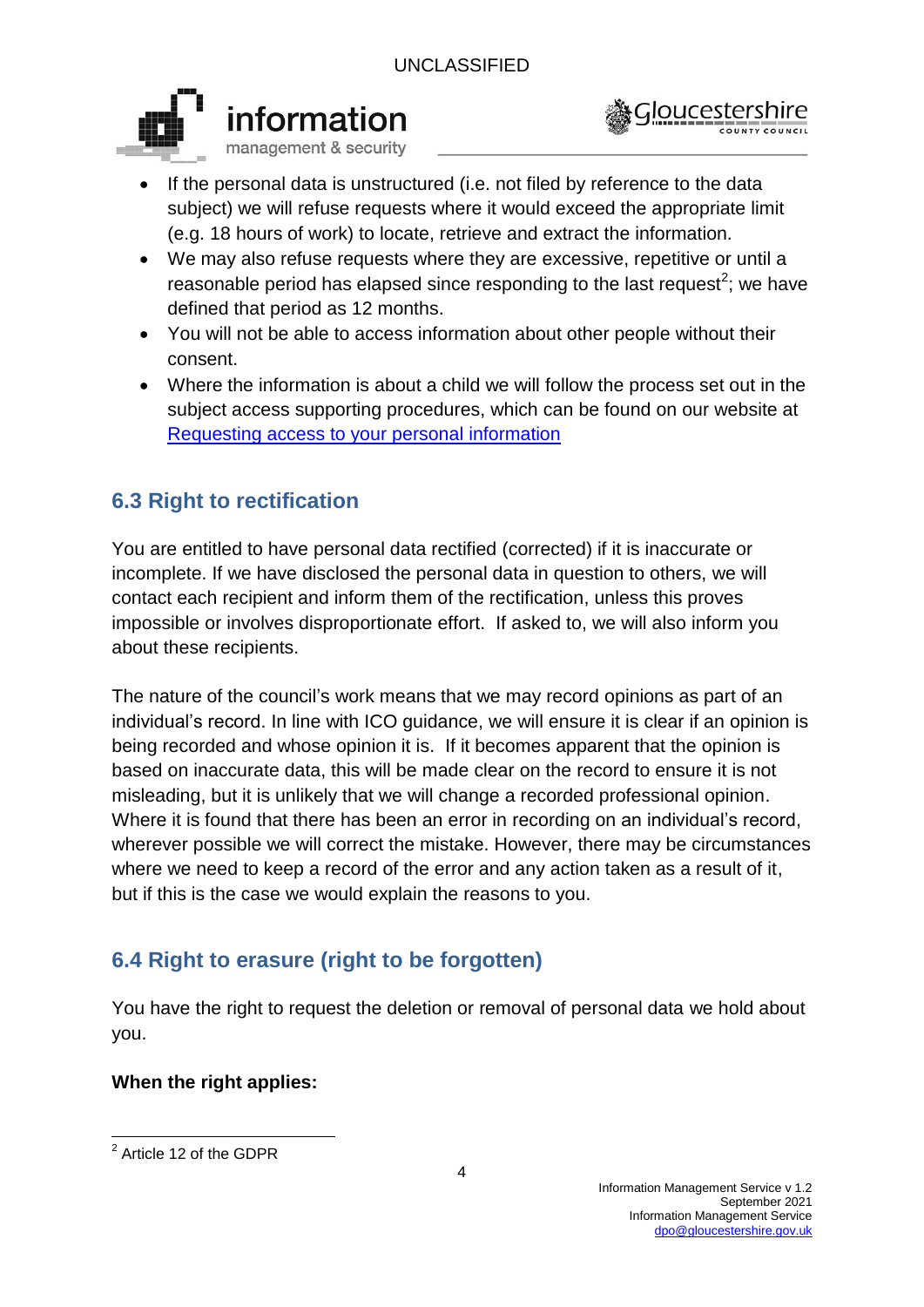



- We no longer need to use the personal data for the purposes we collected it for;
- You withdraw your consent from using the personal data where you provided it;
- You object to the use of the personal data and there are no overriding legitimate grounds for us to continue using it;
- We use the personal data unlawfully; or,
- We are legally obliged to erase the personal data.

## **Exceptions:**

The right does not provide an absolute 'right to be forgotten'. There are some specific circumstances where the right to erasure does not apply. We can refuse to comply with a request for the following reasons:

- To exercise the right of freedom of expression and information:
- To comply with a legal obligation or for the performance of a public interest task or exercise of official authority;
- For public health purposes in the public interest;
- Archiving purposes in the public interest, scientific research, historical research or statistical purposes; or,
- The exercise of legal claims.

## **6.5 Right to restriction of processing**

You have the right to restrict the processing of personal data. The right applies when;

- You contest the accuracy of the personal data;
- The data has been unlawfully processed;
- We only need to keep the personal data in order to establish or defend a legal claim; or,
- You have successfully objected to the processing and we are determining what legitimate grounds override your objections.

If the information in question has been disclosed to others we will contact each recipient and inform them of the restriction on processing of the personal data, unless this proves impossible or involves disproportionate effort. If asked to, we will also inform you about these recipients.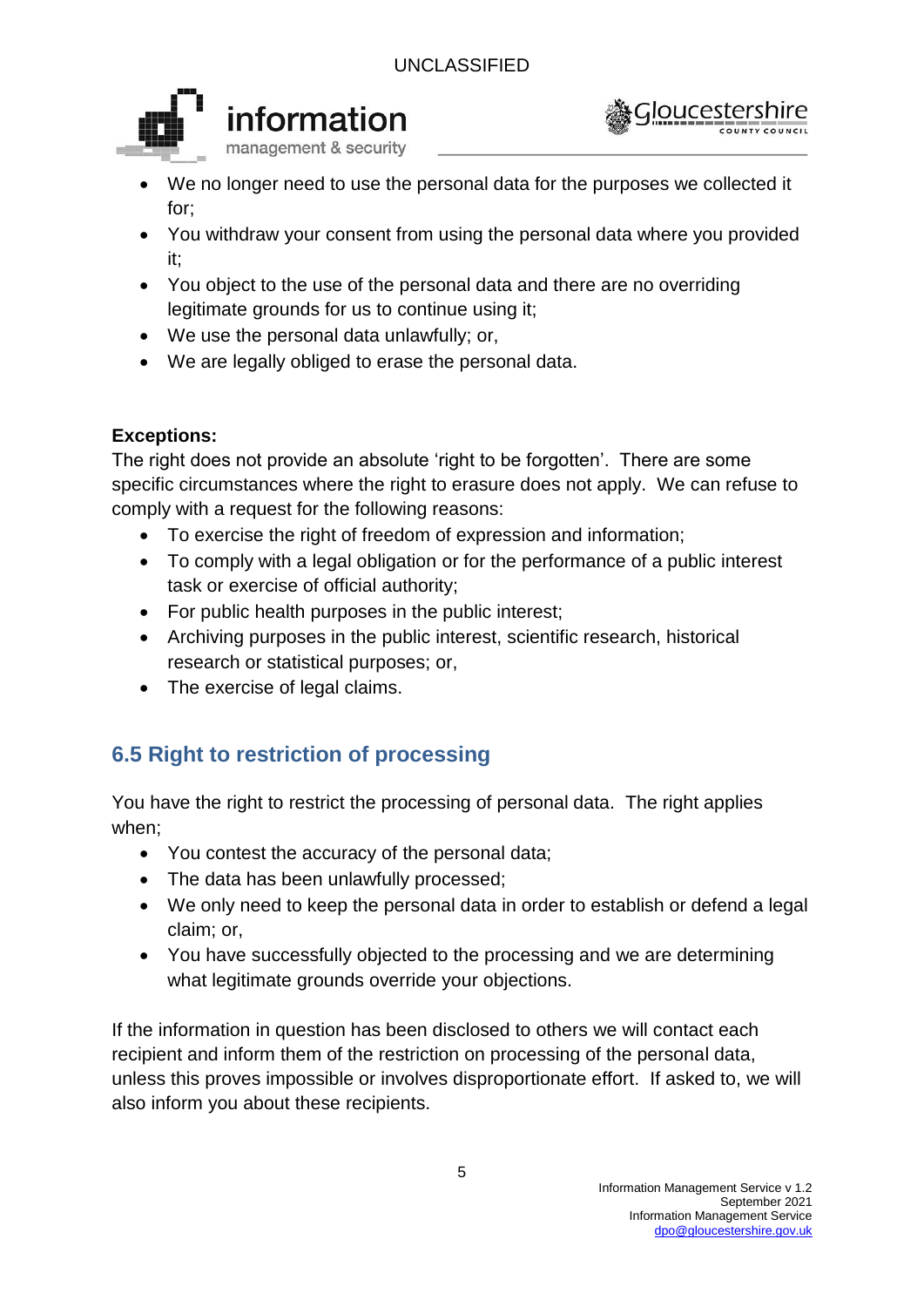



We would then no longer be able to process that specific personal data for any reason beyond storing it.

We will inform you when we decide to lift a restriction on processing.

## **6.6 Right to data portability**

The right to data portability allows you to obtain and reuse your personal data for your own purposes across different services. It allows you to move, copy or transfer personal data easily from one IT environment to another in a safe and secure way, without hindrance to usability.

## **When the right applies:**

- to personal data you have provided to a controller;
- where the processing is based on the your consent or for the performance of a contract; and
- when processing is carried out by automated means.

#### **Exceptions:**

• This right does not apply to information that we have collected due to a legal obligation or is performance of a public task or statutory responsibility that we have.

## **6.7 Right to object**

## **When the right applies:**

You have the right to object to the processing of your personal data when it is based on:

- the performance of a task in the public interest/exercise of official authority (including profiling);
- direct marketing (including profiling); and
- processing for purposes of scientific/historical research and statistics.

You must have an objection on "grounds relating to your particular situation".

**Exceptions**: We will stop processing the personal data unless:

- we can demonstrate compelling legitimate grounds for the processing which override the interests, rights and freedoms of the individual; or
- the processing is for the establishment, exercise or defence of legal claims.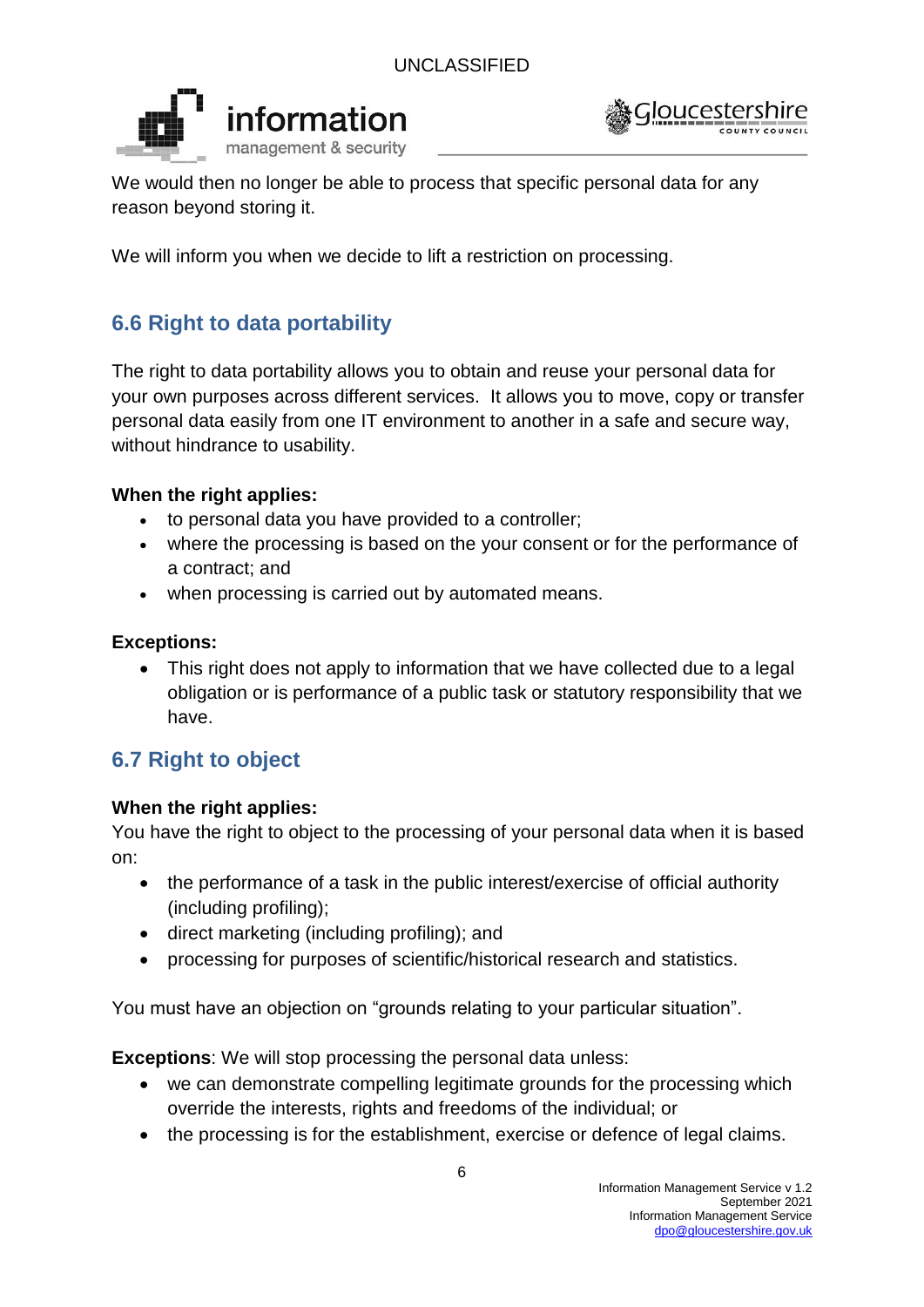



We will advise individuals of their right to object "at the point of first communication" and in our privacy notices.

## **6.8 Automated individual decision making and profiling**

Where we use automated decision making and profiling of individuals (without any human involvement), we shall ensure that;

- the processing is necessary for the entry into or performance of contract; or
- it is authorised by Union or Member state law applicable to the controller; or
- it is based on the individual's explicit consent.

We will make sure that when this type of processing occurs, we will:

- give individuals information about the processing;
- introduce simple ways for them to request human intervention or challenge a decision;
- carry out regular checks to make sure that our systems are working as intended.

# **7. What if we refuse your request?**

Where we determine that no action is to be taken the council will explain to you why we have refused your request, inform you of your right to appeal to the Information Commissioner's Office and the possibility of seeking a judicial remedy.

# **8. How to use these Rights**

If you wish to use these rights on some or all of your personal data held by the council, then you should contact the council:

**Online:** [Your information rights](https://www.gloucestershire.gov.uk/council-and-democracy/data-protection/your-information-rights/)

## **In Writing:**

Information Management Service Gloucestershire County Council First Floor, Block 4(a) Shire Hall, Westgate Street **Gloucester** GL1 2TG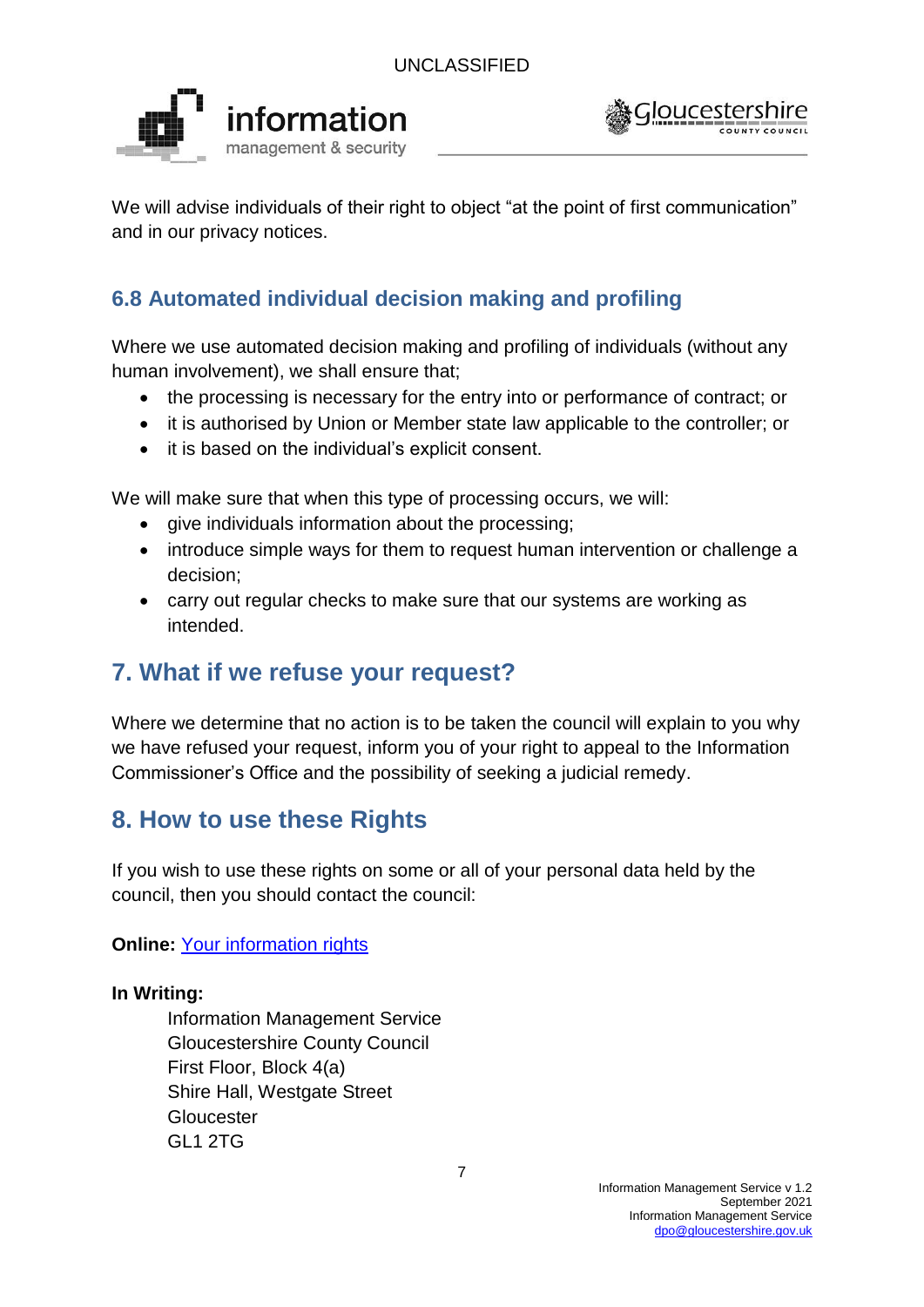



**Email:** [Managemyrequests@gloucestershire.gov.uk](mailto:Managemyrequests@gloucestershire.gov.uk)

# **9. Complaints**

Complaints about how the council processes data under the GDPR and responses to subject access requests are dealt with using the council's [Information Compliance](https://www.gloucestershire.gov.uk/media/5791/2016_information_compliance_complaints_procedure_v3-0-65013.pdf)  [Complaints Procedure](https://www.gloucestershire.gov.uk/media/5791/2016_information_compliance_complaints_procedure_v3-0-65013.pdf)

# **10. Appeals**

We will inform you of your relevant right to appeal to the Information Commissioner's Office and/or to take legal action when responding to your request.

# **11. Document information and review**

| Owner:                   | Jenny Grodzicka, Head of IMS (DPO)                     |
|--------------------------|--------------------------------------------------------|
| Author:                  | Nick Holland, Information Governance Specialist (GDPR) |
|                          | Pete Moore, Information Governance Officer (Security)  |
| <b>Last Reviewer:</b>    | Matilda Burn                                           |
| <b>Create Date:</b>      | <b>March 2018</b>                                      |
| <b>Next review date:</b> | September 2022                                         |
| Approval:                | Jenny Grodzicka                                        |
| <b>Version:</b>          | 1.2 <sub>2</sub>                                       |
| <b>Classification:</b>   | <b>UNCLASSIFIED</b>                                    |

## **Version History**

| <b>Version</b> | <b>Version date</b> | <b>Summary of Changes</b>                                                                                                                   |
|----------------|---------------------|---------------------------------------------------------------------------------------------------------------------------------------------|
| 0.1            | April 2018          | Draft policy                                                                                                                                |
|                | May 2018            | <b>Published Policy</b>                                                                                                                     |
| 1.1            | <b>July 2019</b>    | Minor revisions to bring policy in line with the latest ICO<br>guidance and to ensure consistency with other associated<br>council policies |
| 1.2            | September<br>2021   | Accessibility updates                                                                                                                       |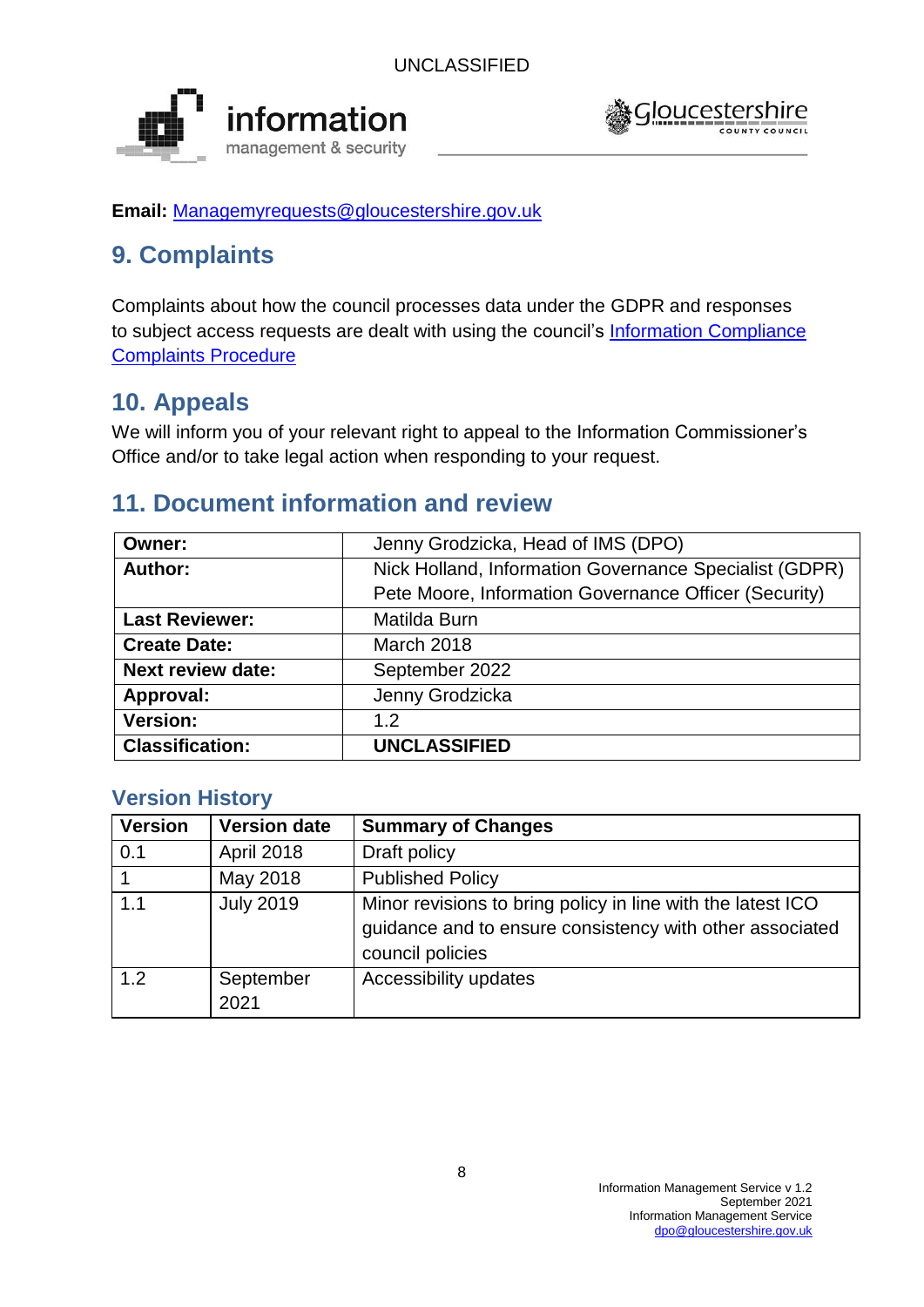



# **Abbreviations & Glossary**

| <b>Abbreviation</b> | <b>Description</b>                        |
|---------------------|-------------------------------------------|
| <b>CLT</b>          | Corporate Leadership Team                 |
| <b>DPA</b>          | Data Protection Act 2018                  |
| FolA                | Freedom of Information Act 2000           |
| <b>GDPR</b>         | <b>General Data Protection Regulation</b> |
| <b>ICT</b>          | Information and Communications Technology |
| <b>SAR</b>          | <b>Subject Access Request</b>             |

| <b>Glossary</b>            | <b>Description</b>                                                     |
|----------------------------|------------------------------------------------------------------------|
| <b>Caldicott Guardians</b> | Named senior officers in the Council who ensure that personal          |
|                            | information is processed properly, legally and ethically.              |
| <b>Data Controller</b>     | The individual or the legal person who controls and is responsible     |
|                            | for the keeping and use of personal information on computer or in      |
|                            | structured manual files.                                               |
| <b>Data Protection</b>     | The DPO is a statutory role that assists organisations with            |
| <b>Officer</b>             | monitoring internal compliance, informs and advises on data            |
|                            | protection obligations, provides advice regarding Data Protection      |
|                            | Impact Assessments (DPIAs) and acts as a contact point for data        |
|                            | subjects and the supervisory authority.                                |
| <b>Data Subject</b>        | The individual who the data or information is about.                   |
| <b>Information Asset</b>   | An Information Asset Owner is a member of staff whose seniority is     |
| Owner                      | appropriate for the value of the asset they own. Information owners    |
|                            | are business managers who operationally own the information            |
|                            | contained in their systems (paper and/or electronic). Their role is to |
|                            | understand what information is held, how it is used and transferred,   |
|                            | and who has access to it and why, in order for business to be          |
|                            | transacted within an acceptable level of risk.                         |
| <b>Information</b>         | The supervisory authority that has responsibility to see that the      |
| <b>Commissioner's</b>      | GDPR and DPA is complied with. They can give advice on data            |
| <b>Office</b>              | protection issues and can enforce measures against individuals or      |
|                            | organisations who do not comply with the GDPR.                         |
| <b>Notified Purposes</b>   | The purposes for which the Council is entitled to process that data    |
|                            | under its notification with the Office of the Information              |
|                            | Commissioner.                                                          |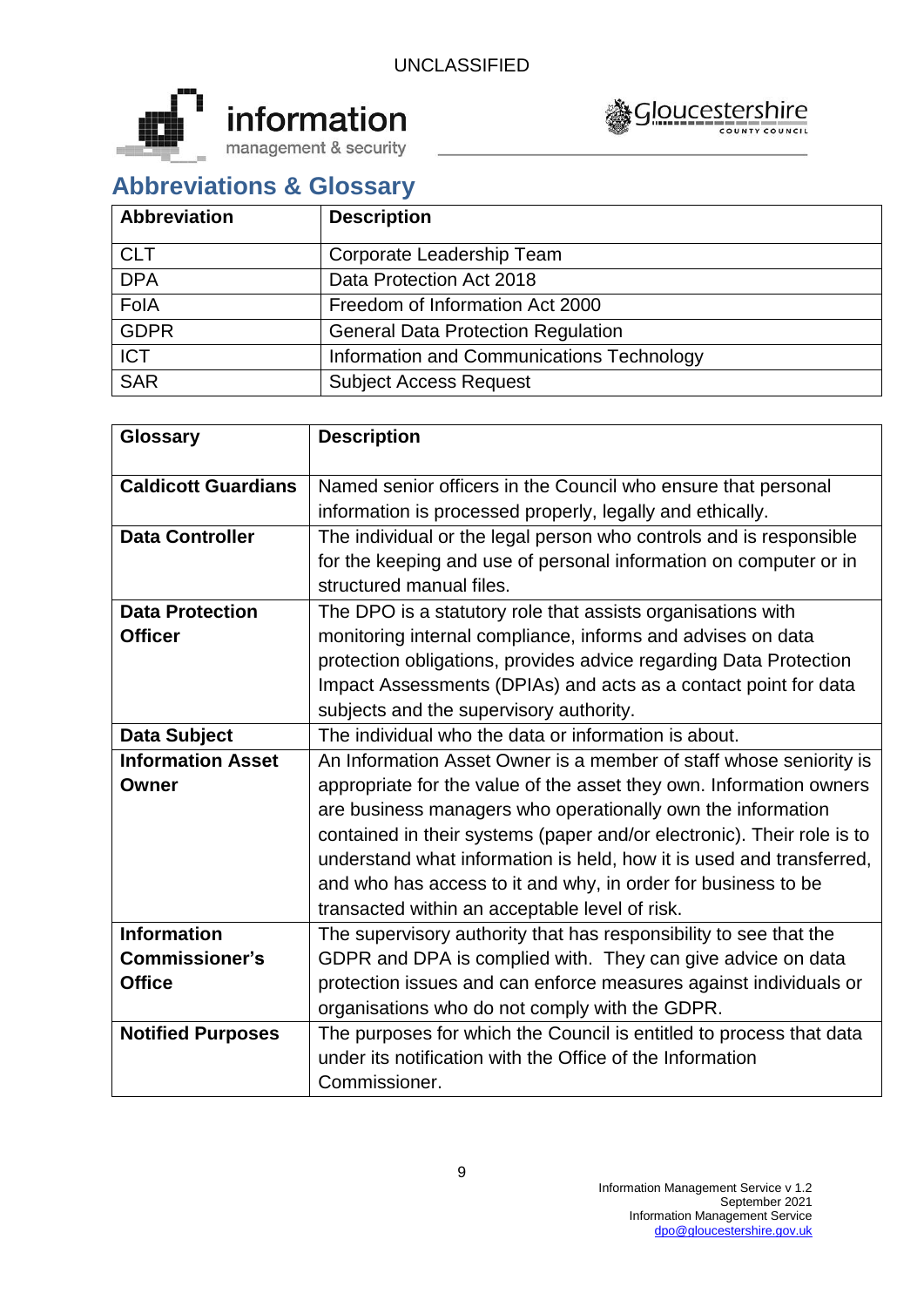



| <b>Personal Data</b>      | The GDPR applies to 'personal data' meaning any information              |
|---------------------------|--------------------------------------------------------------------------|
|                           | relating to an identifiable person who can be directly or indirectly     |
|                           | identified in particular by reference to an identifier.                  |
| <b>Processing</b>         | Covers a broad range of activities, and is expected that any use of      |
|                           | personal information or data by the Council will amount to               |
|                           | processing.                                                              |
| <b>Senior Managers</b>    | Group Directors, Directors, Lead Commissioners, Operations               |
|                           | Leads and Heads of Service.                                              |
| <b>Sensitive (Special</b> | Information about racial or ethnic origin, sexual life or sexual         |
| Category) Data            | orientation, biometric and genetic data, religious beliefs (or similar), |
|                           | physical or mental health/condition, membership of a trade union,        |
|                           | political opinions or beliefs, details of proceedings in connection      |
|                           | with an offence or an alleged offence.                                   |
| <b>Subject Access</b>     | An individual's request for personal data under the GDPR.                |
| <b>Request</b>            |                                                                          |

# **Related Policies**

- [Data Protection Policy](https://www.gloucestershire.gov.uk/media/2100343/2018-data-protection-policy-v5-5.pdf)
- [Freedom of Information Policy](https://www.gloucestershire.gov.uk/media/13741/2015-freedom-of-information-and-environmental-information-policy-v5-1.pdf)
- [Information Security Policy](https://www.gloucestershire.gov.uk/media/13742/information-security-policy-v24-04-2016.pdf)
- [Access to Deceased Records](https://www.gloucestershire.gov.uk/media/14068/access-to-deceased-persons-records-policy-v20.pdf)

# **Legal context**

## **General Data Protection Regulation (GDPR)**

Set outs the rights that individuals have over the use of their personal data.

## **Data Protection Act 2018 (DPA)**

Extends the rights of individuals to cover the processing of personal data for law enforcement purposes.

## **Freedom of Information Act 2000 (FOI)**

This Act extended some of the provisions of the Data Protection Act to unstructured information held by public authorities. It also made it a criminal offence to alter, deface, block, erase, destroy or conceal information with the intention of preventing disclosure of information when a request has been made.